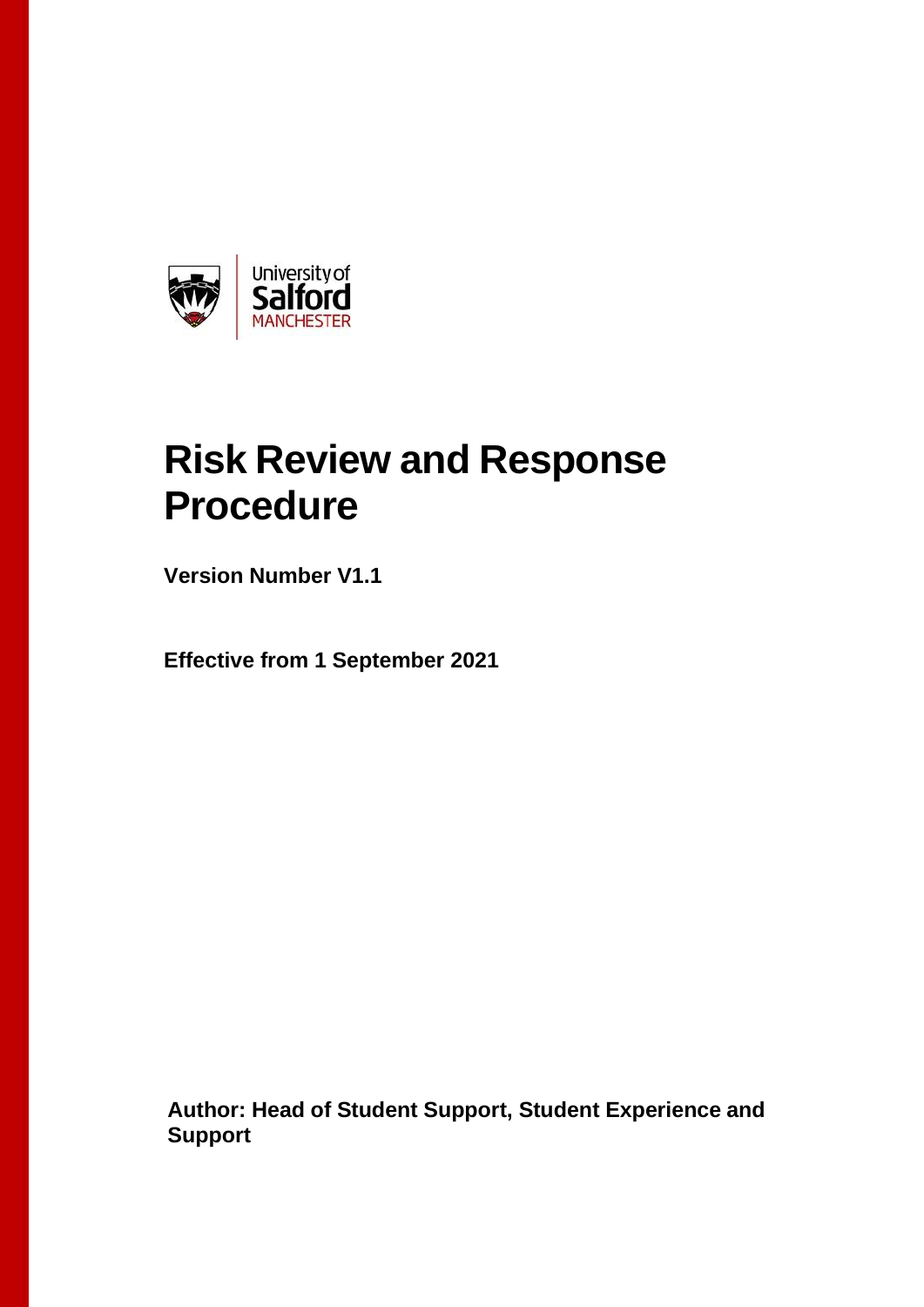## **Contents**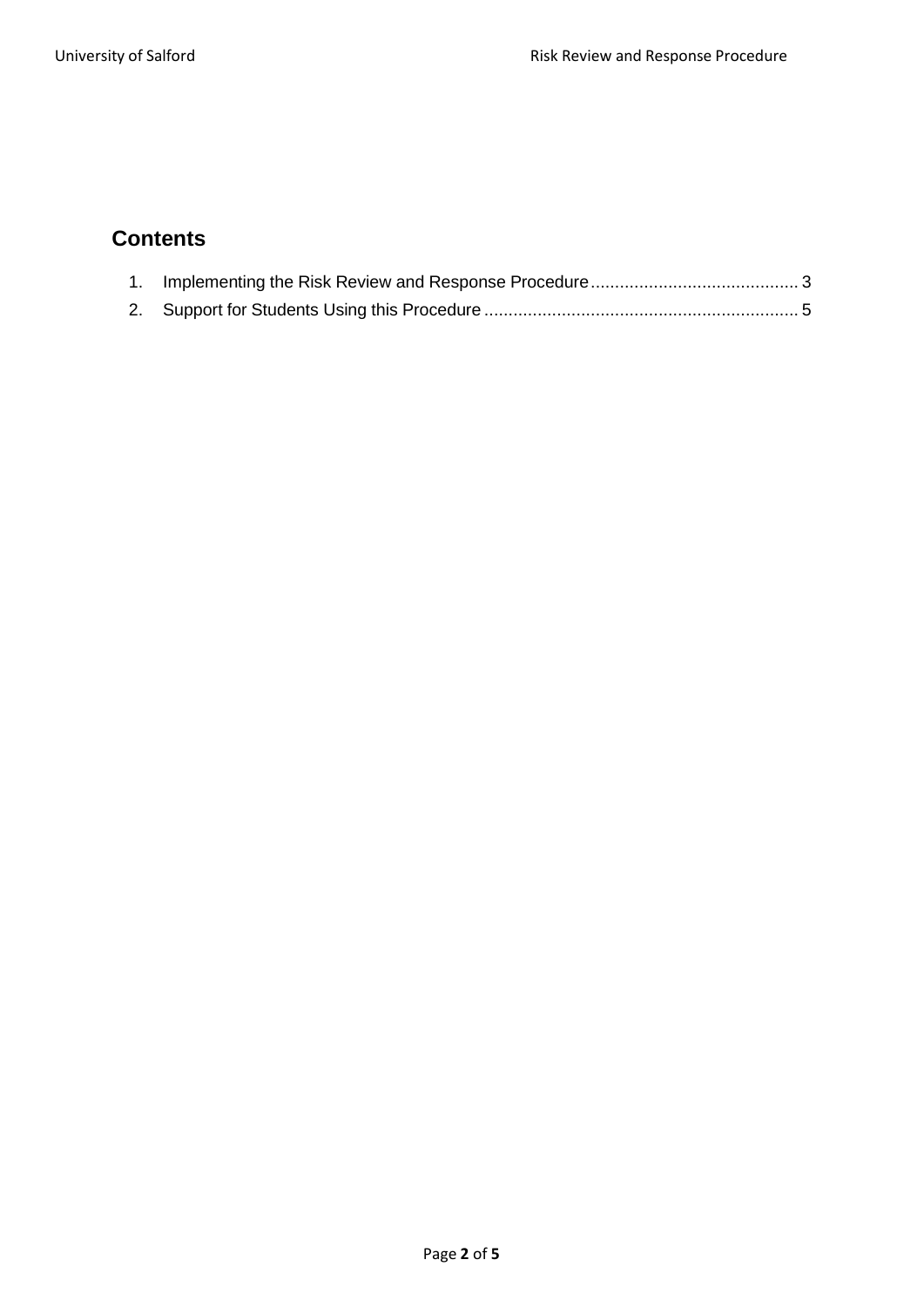## <span id="page-2-0"></span>**1. Implementing the Risk Review and Response Procedure**

- i) The person noting the concerns should, as far as possible and in a timely manner, collect first-hand accounts (multiple if possible), documentary evidence such as e- mails, CCTV etc. Include any advice from specialist external agencies. Ensure that allrelevant teams are approached for potential additional evidence, without compromising the student's confidentiality further than necessary. A Risk Assessment should then be carried out in order to:
	- a. Review any perceived risks.
	- b. Provide evidence-based reasons which demonstrate why each particular risk isconsidered to exist.
	- c. Identify whether there is any mitigation to the risks which can be put in placeimmediately, other than a temporary suspension.
- ii) Evidence should be sent to the Associate Dean (Student Experience) who will:
	- a. Determine whether the risks can be / have been mitigated to an acceptable level.
	- b. If risks cannot be sufficiently mitigated, determine whether a temporary suspensionis a necessary step to safeguard all relevant parties.
	- c. If a temporary suspension is to be imposed, specify the extent of the restriction which is necessary, e.g. suspension from campus (or a specified part of the campusor at particular times), suspension of digital access, suspension of access to specified services or activities.
	- d. Identify any steps which can be taken to mitigate the impact on the student / theirstudies.
- iii) The Associate Dean (Student Experience) should also inform the student if atemporary suspension is being imposed, and:
	- a) The Policy and Procedure which has been followed.
	- b) A summary of the risks identified and reasoning behind the decision reached.
	- c) A clear description of what this will mean for the student, including any steps takento protect their studies.
	- d) A clear statement of next steps in relation to: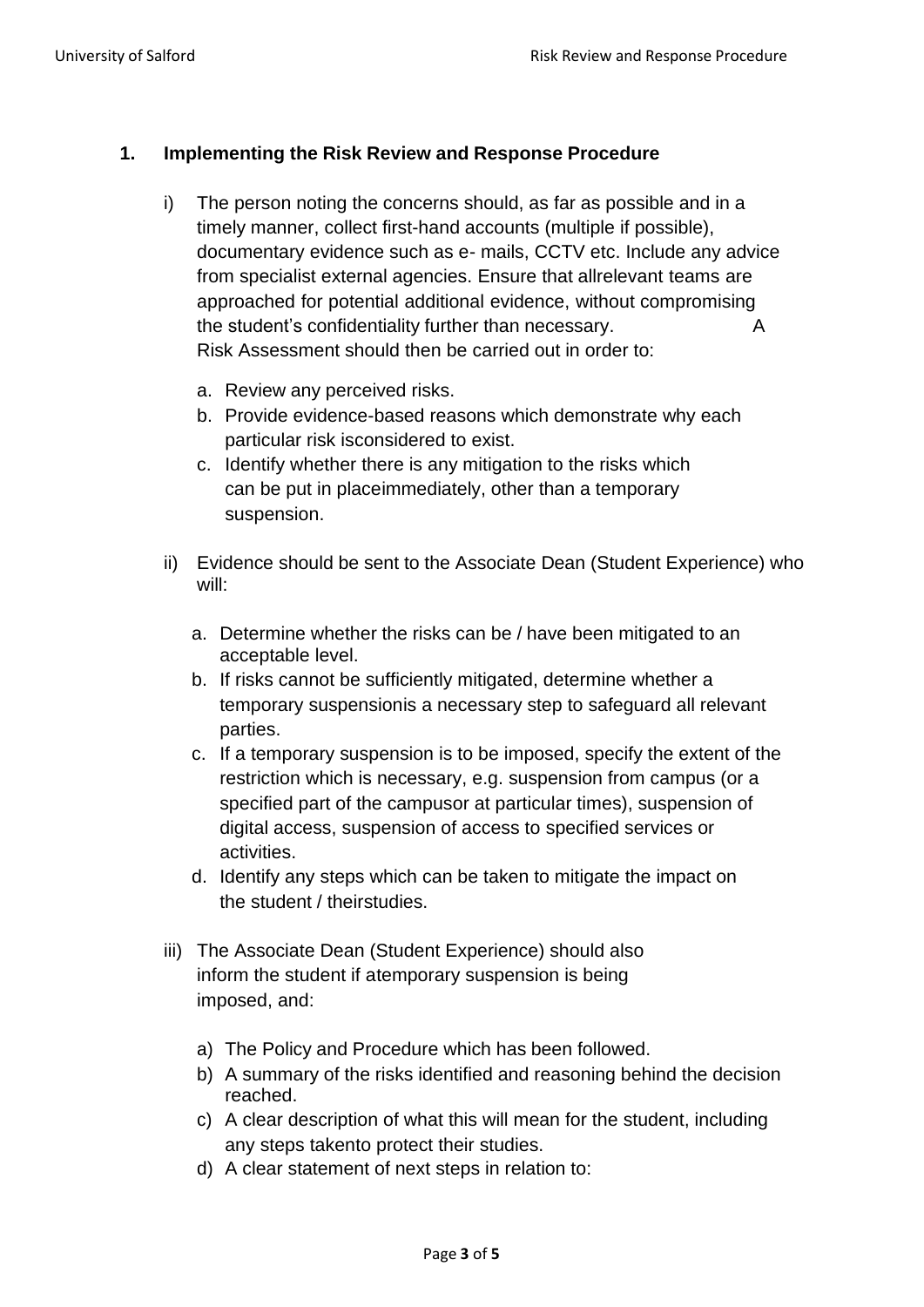- 1. Review date;
- 2. Right of appeal;
- 3. Any other procedures which will be invoked.
- iv) The Associate Dean (Student Experience) should also inform others, including:
	- a) Student Administration/Digital IT (to implement the suspension of online access).
	- b) Security, Library, Student Progression Administrator and relevant academiccolleagues, Chaplaincy (if restriction of access to campus)
	- c) Disability and Learner Support, Counselling and Wellbeing (in order to be aware ofpotential support needs)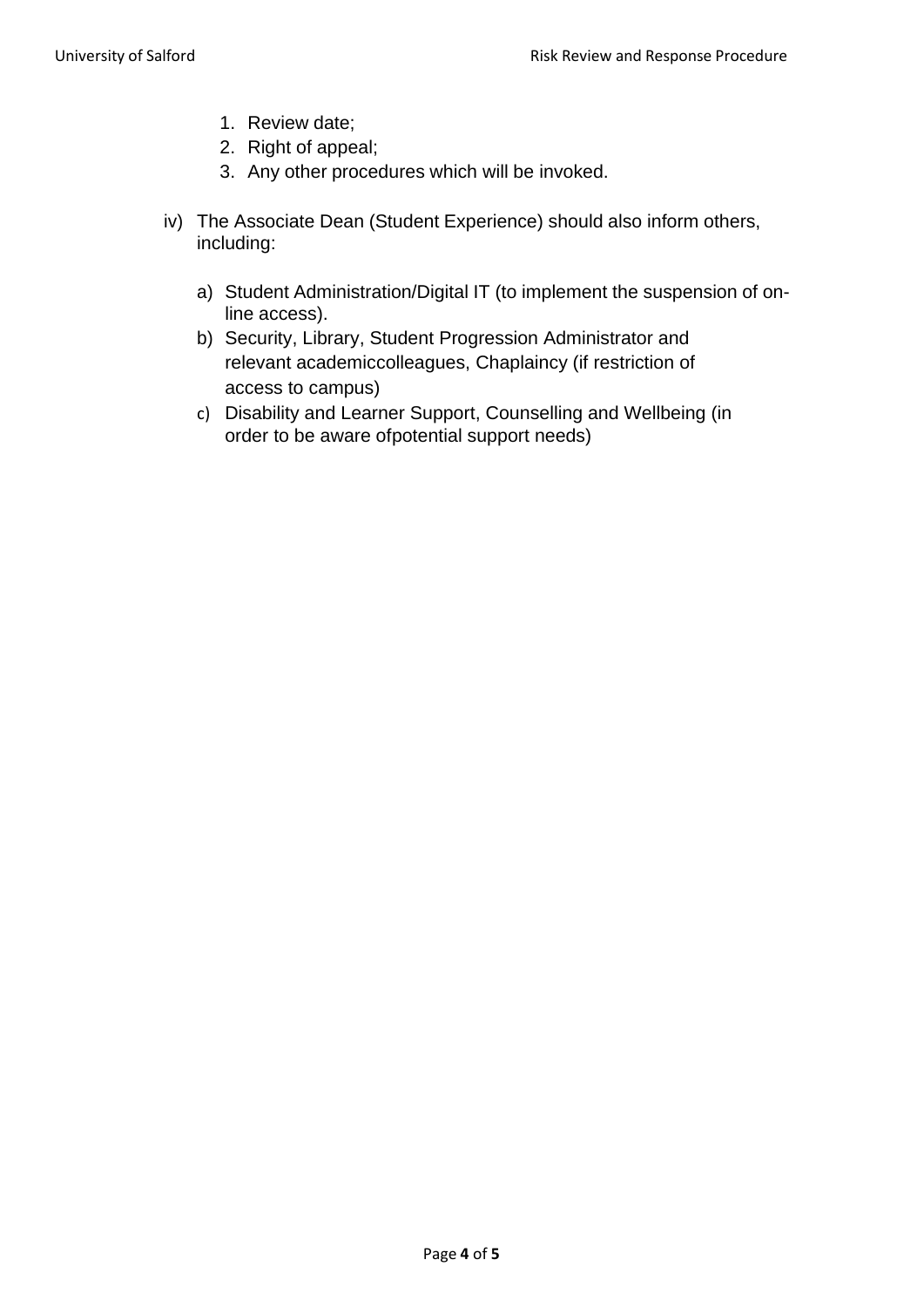d) CEO of the Students' Union

## <span id="page-4-0"></span>**2. Support for Students Using this Procedure**

The student should be advised of support available for them, however if it is believed thatthe student may present a risk to others then an assessment should be carried out on whether and how the student may safely access that support (e.g. by phone, email) and this should be agreed with the service providing the support and stipulated in the offer of support to the student.

The Students' Union Advice Centre can provide independent support and advice relatingto the Student Fitness to Study Procedure. Contact them via [advicecentre-](mailto:advicecentre-ussu@salford.ac.uk) [ussu@salford.ac.uk](mailto:advicecentre-ussu@salford.ac.uk) or 0161 351 5400.

The University Counselling & Wellbeing team can provide support for emotional andmental health issues. Contact them via [wellbeing@salford.ac.uk](mailto:wellbeing@salford.ac.uk) or 0161 295 0023.